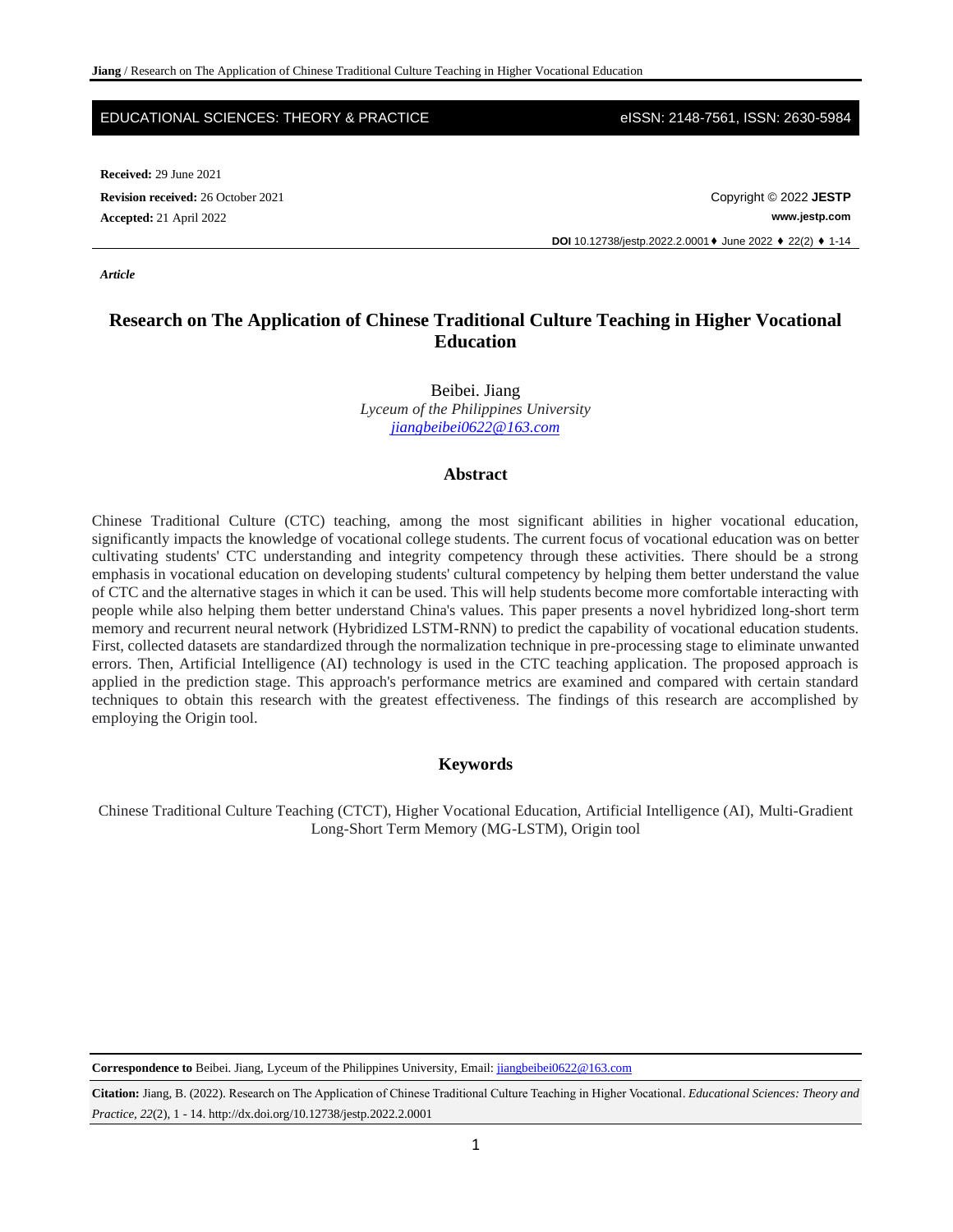China's people have collected five millennia of life experience, which has been condensed into a distinctive traditional culture that has been handed down from one generation to the generation (Reaume, 2021). They eliminate the excess and preserve the vital elements of their culture, which they then pass on to future generations of Chinese people. Many great quotations are well-crafted compositions that are rich in moral etiquette culture. Traditional culture significantly motivates students to develop a positive worldview while promoting cultural literacy, high-quality thinking, and enhancing students' willpower and tenacity. Earlier in 2009, the Chinese state authorities said that "China's far-reaching cultural works are a remarkable collection of works from all periods of history." It condenses boundless knowledge and unending ideas into a little package (Guttman et al., 2018). It explains humanity's long-term viability and evolution and the essential spiritual nourishment for us. Principles and philosophy abound in the polished culture that has been handed down from antiquity. In 2006, the Ministry of Education clarified that all vocational institutions should "enhance students' cultural connotation and moral character while nurturing technical skills." To cultivate technical talent, colleges must focus on developing higher vocational students' cultural connotations while also teaching them morals. This is the principle and the most crucial link in the chain. The Ministry of Education recommended in 2011 that "students' involvement in diverse courses might activate their desire for studying." Culture from China is a vital component of current vocational training programs. Chinese traditional culture should be taught at higher vocational schools to increase the quality of vocational education and talent nurturing (Shan, 2021). Figure 1 depicts the architecture of the vocational education system.



**Figure 1.** *Vocational education system architecture*

Teachers and students will face various issues throughout its implementation, including inconsistencies in time and space, a short development period for the subject, and a not-yet-fully-mature system. Artificial intelligence has permeated and penetrated numerous facets of social life, affecting people's routines and ways of living and penetrating multiple professional fields, including education. The July 2017 release of the "Next Generation Artificial Intelligence Development Plan" by the State Council stated that "smart technology should be used to expedite the reform of talent training modes and teaching techniques and to establish a new education system that integrates smart learning and interactive learning" (Girasa, 2020). In March 2019, the Ministry of Education announced "Key Points of Education Informatization and Cybersecurity Work in 2019," with the first fundamental objective being the compilation of the "China Smart Education Development Plan" and the organization of an international conference on artificial intelligence and education. Currently, there are several educational applications for artificial intelligence under development. However, there is no mature and systematic research on employing artificial intelligence to teach CTC. As a result, we developed a paradigm that includes AI in CTC education. The students' abilities are then evaluated using the Hybridized LSTM-RNN method to determine the efficacy of the method.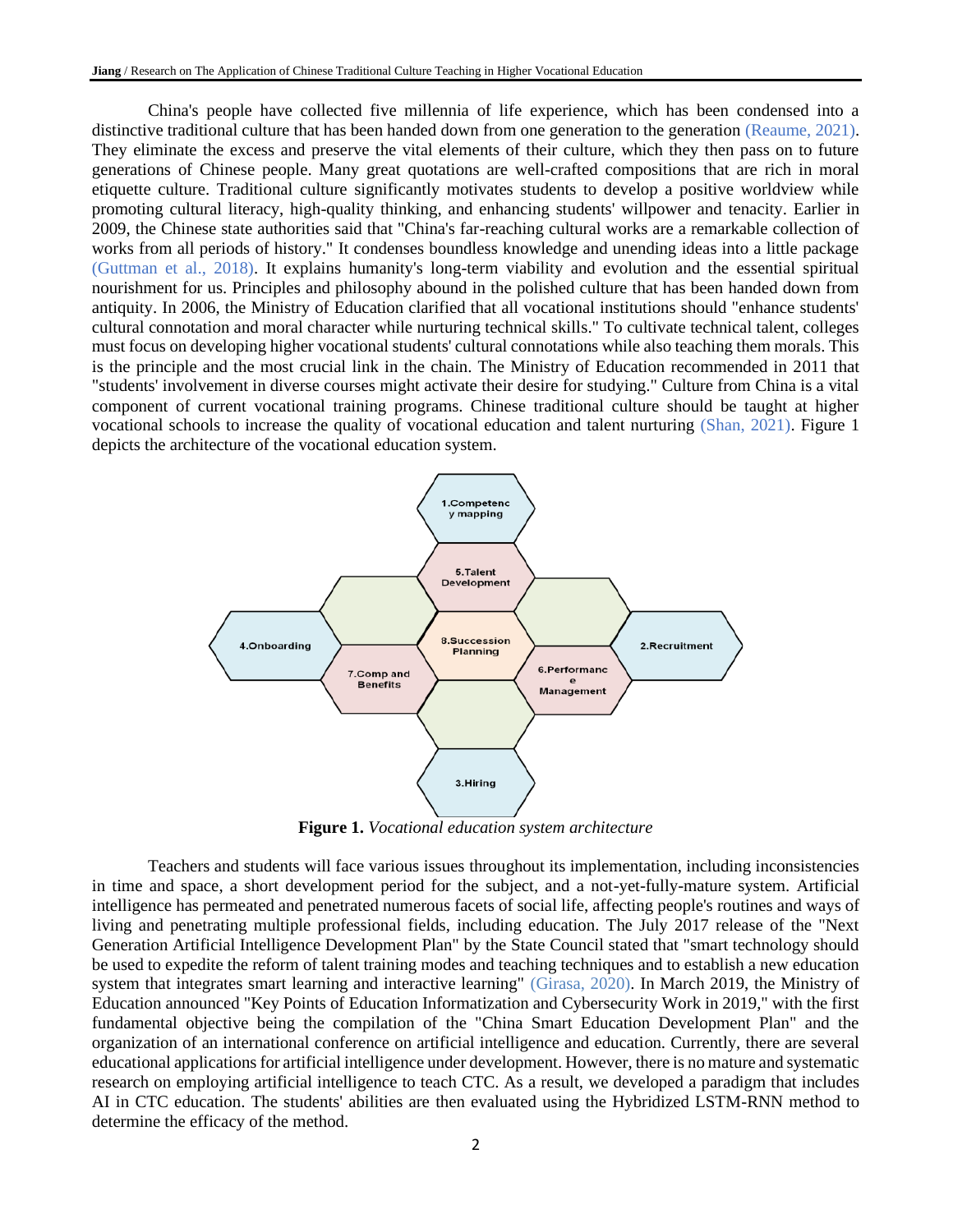## **Related Works**

In Tapani and Salonen (2019), the author mentions that since the beginning of 2018, vocational education in Finland has become competency-based and learner-centered. Teachers must now commit more time addressing their unique requirements to serve their students better. Individual learning plans are designed, and the company offers a larger variety of learning possibilities. They also investigated what types of teacher competencies exist in Finland. In Sergeeva et al. (2019), the author explains a growing emphasis on social integration and universality in education. Their research aims to demonstrate how the process increases the amount of intercultural contact between members of various cultural groups. Understanding between individuals from various cultures is becoming more important as intercultural encounters grow in the contemporary world (Zeng et al., 2019).

In Hidalgo-Peñate et al. (2020), the author mentions that "Hospitality and Tourism Vocational Education Schools (HTVES)" in Spain are the focus of this research. Additionally, HTVES must serve as a testing ground for new ideas and initiatives in the tourist industry to keep up with changes in operations and management at the organizations where the students will work. It would be advantageous for these institutions to understand the resources that play a role in the innovation process and how they combine to enhance or hinder the process (Jambulingam & Saxton, 2021).

In Ly et al. (2022), the author mentions that vulnerability to a lack of organizational culture and occupational dedication is becoming an increasing worry as vocational education becomes more important for national development. Chinese industry's ties to the country's educational institutions may be threatened if vocational schools cannot properly produce human capital. Organizational and job characteristics alter these relationships, and that is what this research investigates. A multi-layer linear model analyzed data from 406 instructors from 69 Chinese vocational institutions and universities.

In Morselli (2017), the author mentions that as a cross-curricular topic in compulsory education, this study aims to investigate how educators might teach the crucial competency of an entrepreneurial "Sense of Initiative (SIE)." The author drew from current research and the competency-based education movement to generate a list of five criteria for entrepreneurial education. A small sample of teachers was asked, via questionnaire, to identify these five attributes. In ALai et al. (2016), the author investigated cross-cultural teaching situations in this research to see how teachers' agency influenced their professional development. An examination of the perspectives of 14 Chinese language educators revealed a wide range of opinions on the role of the educator initiative in professional development. When teachers were placed in school environments, they were subjected to various social pressures and professional and social expectations, which shaped their agency.

Multiple odontogenic keratocysts are frequent in many of these disorders, according to Mody and Bhoosreddy (1995). An odontogenic keratocyst was found in a 12-year-old girl.

Using fine-grained data, Garg (2020) shows how tailored medication may identify specific deviations from normal. Engineers used 'Digital Twins' to analyze the philosophical and moral implications of these rapidly changing, data-driven health care solutions. As a whole, the artifacts were digitally connected and constantly shown. Moral differences may be recognized depending on the data format and its interpretation. Digital twins are examined in terms of their ethical and societal ramifications. Health care has grown more reliant on data. It has the potential to be a social equalizer because of the successful solutions it gives to improve societal equality."

According to the author Garg (2020), allergic rhinitis has been a worldwide epidemic for a long time. Many of Taiwan's health care institutions prescribe traditional Chinese or Chinese-Western drugs. In traditional Chinese medicine outpatient clinics, allergy rhinitis was the most often treated respiratory illness.

HDR brachytherapy is mentioned in Ahmed and Ali (2020) to reduce radiation and allow for outpatient treatment and quicker testing times. A single-stepping source might improve dosage dispersion by varying delay at each dwell location. HDR brachytherapy treatments must be performed accurately since the shorter processing intervals do not allow for any error checking, and errors might cause harm to people.

For rural locations, Foresti (2002); Shahabaz and Afzal (2021) the author presented a technique and technology for residential sewage treatment.

Samples gathered from *certain* vegetable farms in Zamfara State, Nigeria, were examined by the author of Salihu and Iyya (2022) and found to contain "physicochemical" and "organochlorine pesticides. To evaluate both testing methodology and test outcomes, QuEChERS with GC-MS was used.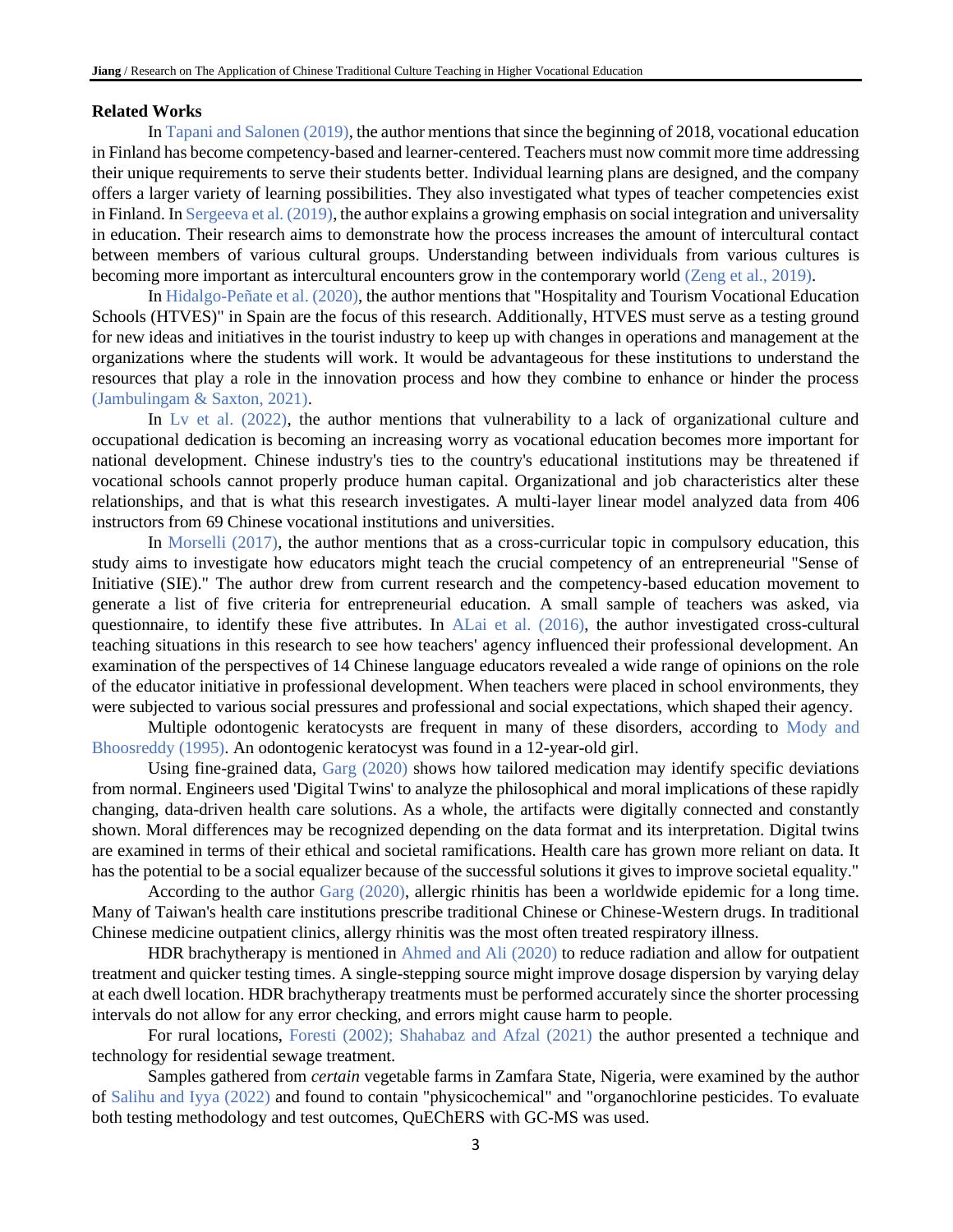In Velde (2009), the author mentions that an in-depth study of the current state of Chinese vocational education is presented in this research. As a result, this article seeks to move away from a narrow definition of "export ready" and instead focus on "compatibility." Their paper lays out the analysis of system and institution compatibility between Finland and China.

According to Liu et al. (2021), the author recommends generating suspense to guide individual inquiry, organizing learning so that students can uncover learning norms, and in-depth examination of students' independent learning abilities to improve classroom efficiency for vocational and technical students. There are two kinds of CNN target detection techniques based on the existing popular methodologies: Once the candidate regions have been formed, they should be classified. The R-CNN series algorithm is a good example of this algorithm based on area recommendations. It's also possible to use a 2-stage detection approach, which does not need the generation of candidate regions, or a 3-stage detection method, which requires so. With PyQt5 as an interface development framework, the CNN model predicts and analyzes class attention in higher vocational schools. This system's code is written in the Python programming language.

In Mago et al. (2021), the author mentions that when it comes to education, the pandemic of COVID-19 has disrupted the sector significantly, which is seen as an important economic indicator. Even industrialized nations are fighting COVID-19 to minimize the economic effect of a long-term lockdown on their economies. Organizations are developing a work-from-home (WFH) culture to minimize losses to all stakeholders. The education industry is no exception, and the distribution of academic content has been severely impacted. Around the world, there has been an unexpected and rapid shift away from traditional classroom methods toward online and virtual ones. There is much debate regarding the long-term viability of online education during a pandemic. Hence, the effect of lockdown on the teaching-learning process was examined. Many educational institutions in Punjab participated in the survey, which gathered answers from their pupils. Fuzzy logic approaches have been used to gather, evaluate, and analyze responses connected to online teaching to determine the systemic influence of online learning on education under the current regime.

The author demonstrates in Chen (2021) that a new English education environment for college students is being developed due to the significant integration of AI and education. As part of this study, researchers investigate and evaluate how effectively students can adapt to AI-assisted English instruction, and they make suggestions for how these students might improve their adaptability in the future.

In de Oliveira Silva et al. (2020), the author depicts that students' satisfaction at "Higher Technical-Vocational Education (HTVE)" institutes may be predicted using a model of antecedents and consequences. HTVE students in Brazil were asked to participate in a survey to test the concept. Modeling the structures and their relationships using structural equations was employed in this study. This study found several factors influencing student satisfaction, including service quality, learning outcomes, and employment opportunities. While revising a curriculum to match the workforce's needs and improving the quality of the HTVE system, students' views and employment outcomes should be considered.

In Radianti et al. (2020), the author illustrates that VR's promise in teaching has been sparked in a recent study. A limited systematic study on how academics have used immersive VR in higher education with high-end and cheap head-mounted displays (HMDs). So, the author recommends employing systematic mapping to discover VR design features in higher education research. The examined papers were obtained by extracting important information from documents in four scientific digital libraries. These three key elements are examined to see whether VR-based learning may succeed: the current domain structure of learning materials, VR design components, and learning theories. The mapping between application domains, learning material, design components, and learning content was done.

In Taylor (2000), the author explores how many organizations educate employees to fit into the current labor-hostile economic structure. By exploring vocational education's roots and goals, the author demonstrates how it affects the political context of the moment.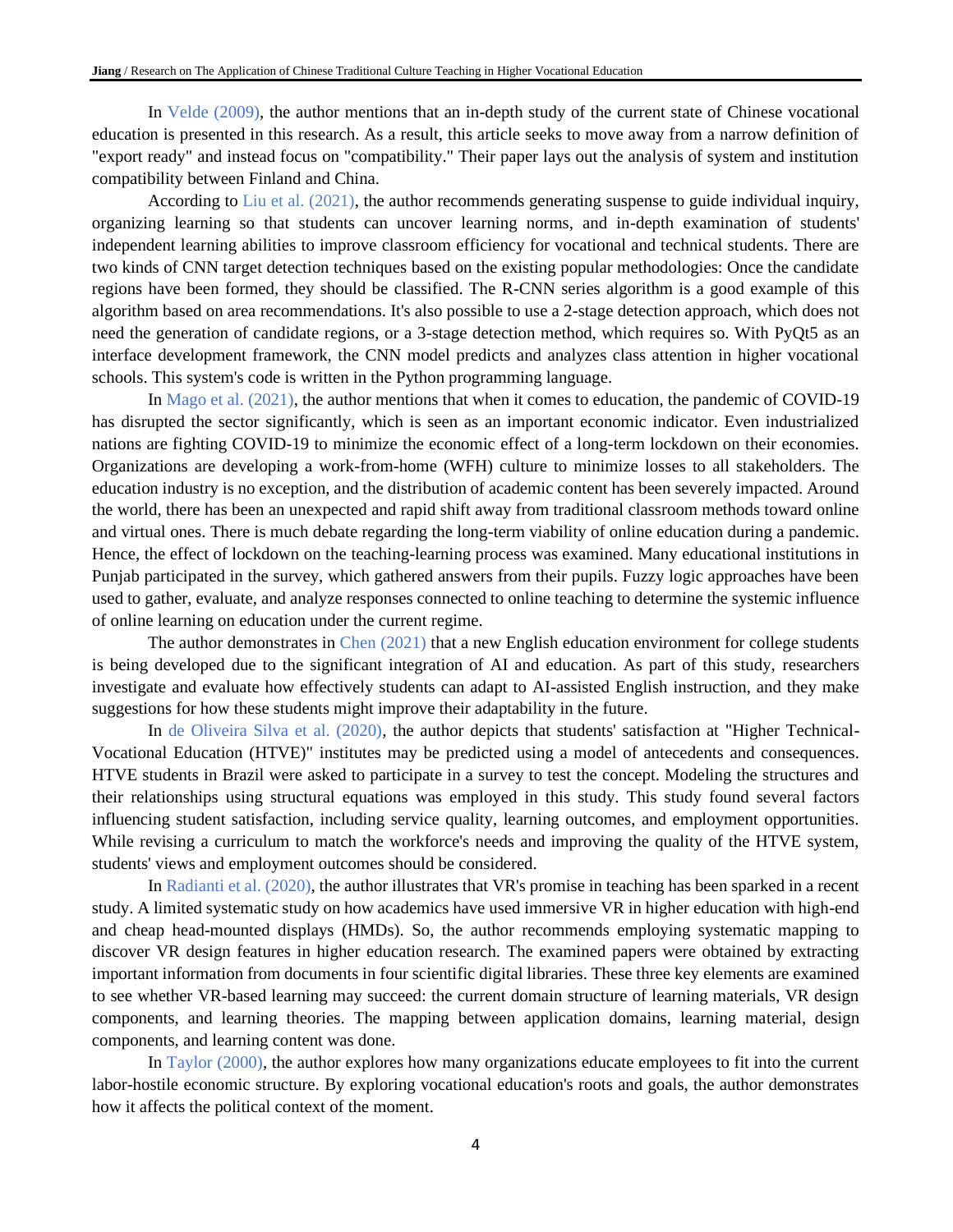In Sh et al. (2020), the author covers how to combine forms of education, their content, and creative ways of education. The study's purpose is explained. The educational cluster is a scientifically-pedagogically supported innovation with effective working mechanisms. The study's purpose, topic, and methodology are discussed. The phases of cluster creation, features, and quality operating mechanisms are scientifically supported. Analyses of issues affecting the development of the innovative cluster of teacher education and their solutions at the "School-Laboratory" experimental locations are provided.

In Khairullina et al. (2015), the author illustrates applying bachelor's degree programs to secondary and higher levels of vocational education. Justifies the organizational and pedagogy conditions of applied baccalaureate programs, presents the initial effectiveness of applied bachelor programs in higher and secondary vocational education, identifies the peculiarities of application programs and academic bachelor's degree programs, and highlights the pros and cons of associative learning.

In Khaled et al. (2014), the author mentions that using hands-on simulations in creative curricula is discussed in this work in a more clear conceptual manner. A comprehensive literature review compared handson training to other work environments and found that some constructivist qualities and outcomes were underexposed in empirical studies concerning simulations. Based on further research on two basic aspects of constructive vocational learning (i.e., authenticity and boosting students' ownership), the findings suggest how hands-on simulations might add value to the innovative curriculum in this area. Design and implementation methodologies for hands-on simulations from the idea of constructive social learning are presented in this study to help students develop not just technical and procedural abilities but also their competencies and professional identities.

The author demonstrates in Hidayat et al. (2019) that the high unemployment rate among new college graduates in Indonesia is grounds for concern. This is due to various factors, including graduates' lack of selfsufficiency, character, and business skills. Entrepreneurship education is vital at the beginning of a student's schooling. This paper investigates and discusses this needs assessment. This study involved thirty university students from West Sumatra who exhibited an entrepreneurial mindset. The data were analyzed via Rasch analysis using descriptive statistics and differential item functioning (DIF). In Ling et al. (2021), the author depicts that with the fast expansion of Higher Vocational Education in China, the goal is to increase its quality overall. It has used knowledge-based education for a long time. Ability-based education was established progressively until the early 1990s. Higher vocational education research should go outside the classroom. Many laws and procedures have been developed to stimulate growth, and vocational education has expanded. China's higher education now includes vocational training. It's a kind of higher education and vocational training. Higher vocational institutions need a personality-based education strategy to develop students' personalities. Improve talent training method and quality. High-quality technical skills are needed in an innovation-driven society. It's a huge practical difficulty for contemporary vocational education.

## **Problem statement**

CTC ensures humanity's long-term sustainability and progress and provides individuals with the spiritual nourishment they need. The education department made it clear that all vocational institutions should work to improve students' cultural connotation and moral character while also developing their technical abilities. Because of the implementation of CTC in education, both students and instructors are faced with several educational challenges. Because of this study, a new model for CTC instruction that includes artificial intelligence has been developed.

## **II. Proposed Methodology**

This section discusses the application of CTC teaching in higher vocational education in detail. Figure 2 depicts the schematic representation of the suggested methodology. Initially, datasets were collected and preprocessed using the normalization technique. And then, Artificial Intelligence (AI) is integrated into CTC teaching. Then the students' abilities are tested using the Hybridized LSTM-RNN approach to evaluate the method's effectiveness.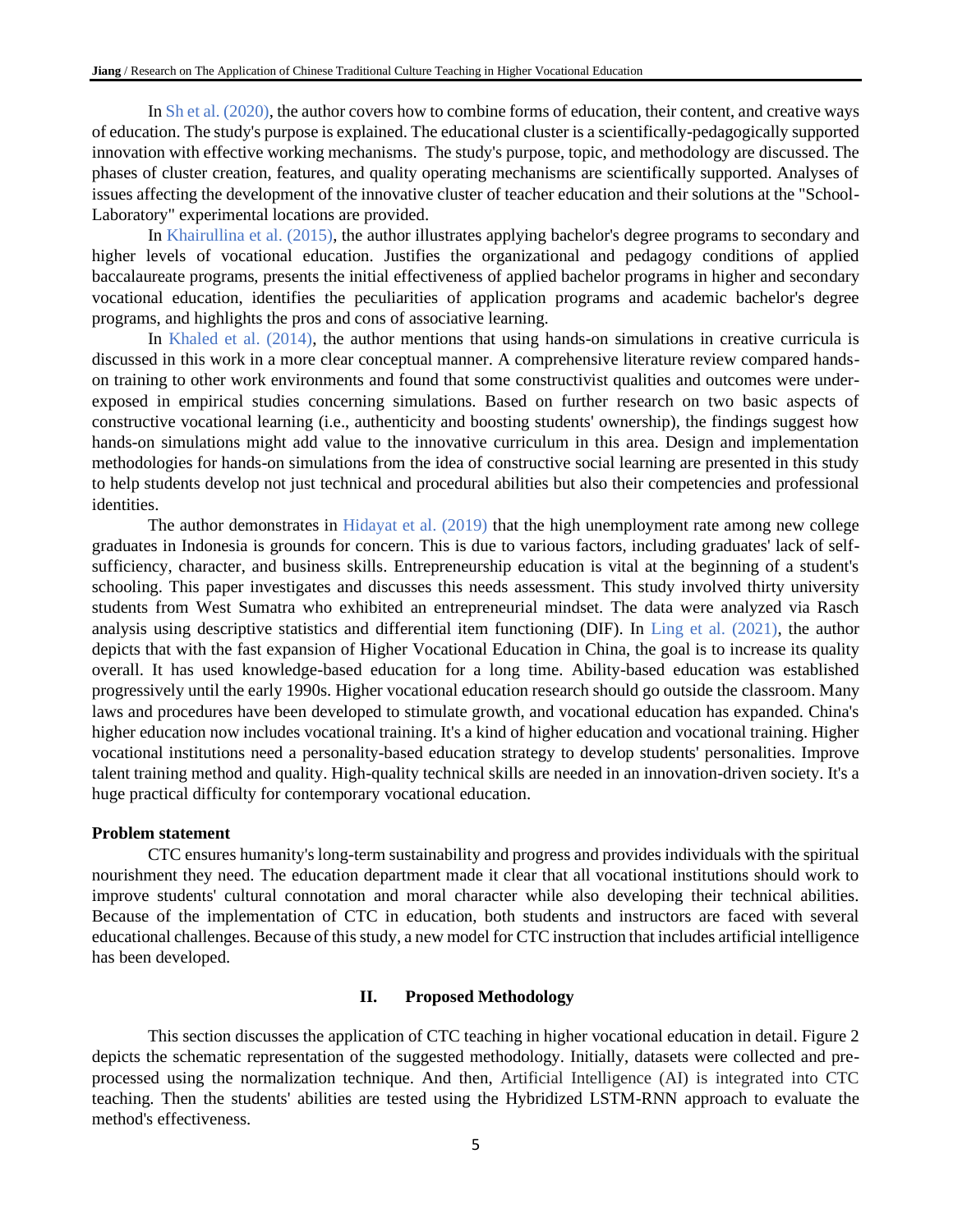

**Figure 2.** *The flow of the suggested methodology*

# **A. Data collection**

Education and training for jobs can be obtained in China at one of four different levels, namely: lower secondary schools (a very small and declining sector); upper secondary vocational schools (in various educational institutions); tertiary education (primarily in 3-year vocational colleges); and adult education and on-the-job training. Lower secondary schools are a very small and declining sector. Table 1 illustrates how Chinese vocational schools may be divided into public and private institutions based on their funding sources. In 2009, there were 1181 vocational institutions; about 272 of the schools, or 23 percent, were private colleges. The remaining 77 percent were state colleges. There were 635 public institutions owned by either central or local governments, 84 public institutions affiliated with state-owned enterprises, 173 public institutions affiliated with industry associations, and 17 public institutions that belonged to other public agencies (Velde, 2009).

|                | $\cdot$<br>╯<br><b>Sector</b>     |      | 2009              |  |
|----------------|-----------------------------------|------|-------------------|--|
|                |                                   |      | <b>Percentage</b> |  |
| <b>Private</b> | Individual or Social Organization | 272  | 24.03%            |  |
|                | <b>State-owned Enterprises</b>    | 84   | 8.11%             |  |
| <b>Public</b>  | Industries                        | 173  | 12.65%            |  |
|                | Government                        | 635  | 52.77%            |  |
|                | Others                            | 157  | 2.44%             |  |
|                | Total                             | 1181 | 100%              |  |

Source: MOE 2009 Vocational Higher Education Institution Talent Cultivation Data Collection Platform.

## **B. Preprocessing using normalization**

As a pre-processing step, most Data Mining systems apply data transformations like normalization. Normalizing attribute data involves ensuring that attribute values lie within a predetermined range, such as 0.0–1.0. Normalization is significant to classification techniques that employ neural networks or distance measures, such as classification by nearest neighbor and clustering. Normalization smooths and normalizes data before modeling. To execute the method, standard mathematical transformations, including normalization, z-score normalization, logarithmic normalization, and decimal scaling normalization, are used to normalize numerical columns. It may be more difficult to identify patterns in data sets with extreme values. This may be particularly useful if the data is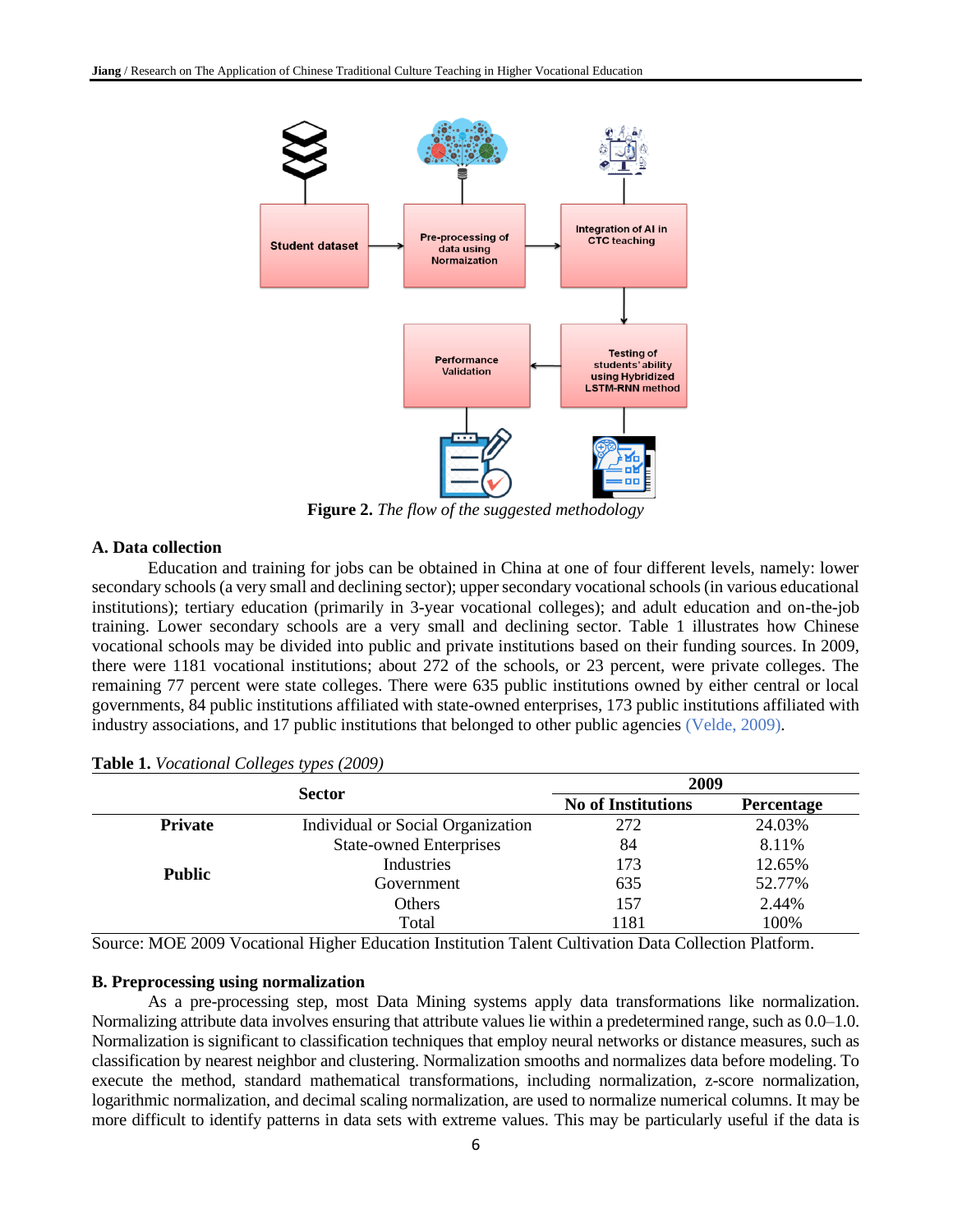highly irregular, has extreme highs and lows, contains distributed values, or does not adhere to a Gaussian distribution. Examples of data normalization approaches include min-max normalization, z-score normalization, and decimal scaling. Here, the data on our pupils is pre-processed using Z-score normalization. Z-score normalization refers to normalizing every value in a dataset in such a way that normalizing every value in a dataset is carried out so that the mean of all of the values is equal to zero standard deviation equals one. The Z-transform data normalization technique was used for this research to ensure that the data normalization phase was completed correctly. Additionally, it is advocated that sampling methods be used to ease the modeling process since the analysis of vast amounts of data might be time-consuming and expensive. To remove unnecessary mistakes from a dataset, we conduct a z-score normalization on every value in the dataset using the following equation:

$$
New value = \frac{(y-\mu)}{\sigma} \tag{1}
$$

The original value is represented as y, mean as  $\mu$ , and standard deviation as  $\sigma$ . The key to reducing the size of the data collection is data cleansing. It takes more time and computing resources as the dimension rises.

# **C. Integration of AI in CTC teaching application**

"Computer Science," "Cybernetics," "Informatics," "Linguistics," and other majors have successfully intertwined with advancing the development of AI. It has already shown considerable benefits in education and teaching as one of the three most important technologies of the twenty-first century. The findings of AI research are vital to all elements of education and teaching, and they directly impact the quality of teaching. Teachers of teaching CTC must have abundant knowledge, and AI can become the knowledge outsourcing of human teachers, which means that knowledge is the research object through computer hardware and software, and AI expert technology is used as a technique to create a continuous and huge knowledge base reserve.

Teachers must deal with various "diversities" while teaching CTC, including cultural diversity, language differences, and knowledge diversity. Because students in the same class may come from all over the world, the presentation of the educational impact will be influenced by their diverse experiences and cultural backgrounds. How to educate students according to their ability is a challenge that cannot be overlooked, and AI may achieve tailored demand perception by collecting student-specific data and then presenting it to instructors as data or text. AI may work as a multi-functional assistant in the teaching process, assisting CTC instructors in completing several educational tasks. The true quality of teaching remains in the hands of CTC instructors; AI just gathers and combines hazy data and delivers it to them in a particular and unambiguous manner; genuine decision-making power is ultimately in the hands of teachers. Artificial intelligence is subordinate to Chinese human teachers in this situation, known as the "AI assistant + teacher" method.

## **D. Testing of students' ability using Hybridized LSTM-RNN method 1. Deep Learning Architecture**

One machine learning strategy that uses artificial neural networks (ANN) is called deep learning. A multilayer neural network is the foundation of a deep learning network. The term "deep learning networks" refers to a collection of many types of neural networks, such as "deep neural networks" (DNN), "convolutional neural networks" (CNN), "recurrent neural networks" (RNN), and "deep belief networks" (DBN), amongst others. We test the students' ability using Hybridized LSTM-RNN method.

## ● **RNN**

Nodes in an RNN are connected in the same way neurons are connected in a human brain. Like synapses in the actual brain, neural network connections may convey impulses to other neurons/nodes. Afterward, the artificial neuron analyses the incoming signal and sends it on to the other neurons/nodes linked to it. Weights are often used in neurons and connections to fine-tune the learning process. It is possible to change the weight to alter the intensity of the signal as it moves from the input layers to the output layers. In an ANN, layers between the input and output are not visible to the user. At least three hidden layers are required for an RNN to function properly. Hidden units execute all the computations by adjusting the weights to create the outputs in RNNs' fundamental architecture, consisting of input, output, and hidden units. Only one direction of information flow occurs between the incoming and the outgoing unit, the input unit. The RNN model features an error comparison and weight adjustment directional loop compared to the preceding hidden layer. Figure 3 depicts a basic RNN structure with two hidden layers.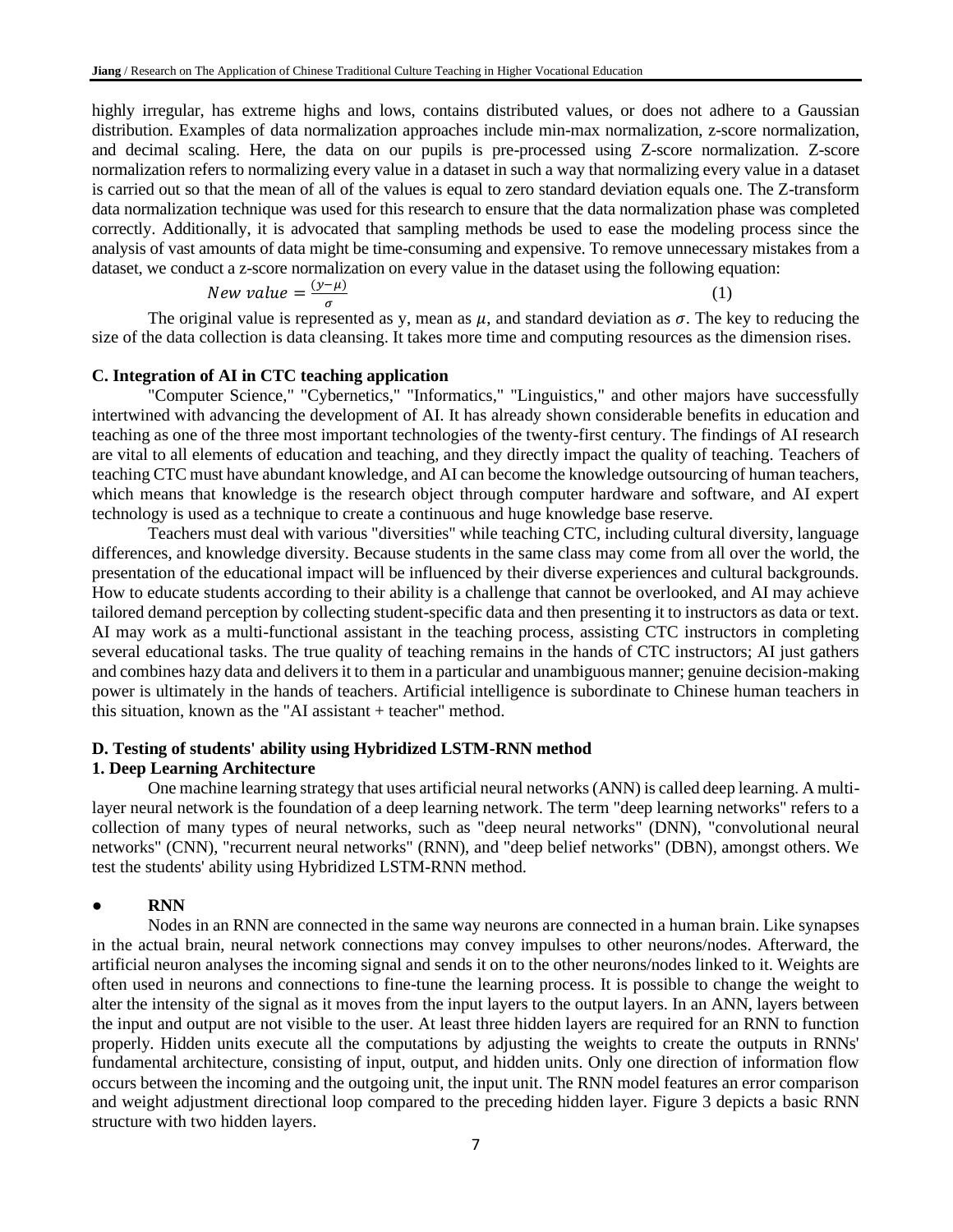

**Figure 3.** *A simple RNN.*

Traditional feed-forward neural networks (FFNN) have been extended to include RNNs as a variant. It is important to note that FFNNs do not have any loops or cycles in the network; instead, information flows solely in one way, from the input nodes to the output nodes. Traditional FFNNs do not need the use of hidden layers. Assume that we have an input vector sequence  $(K)$ , a hidden one  $(J)$ , and an output vector sequence  $(V)$ .  $K = (k)$ 1,k 2,..,k R) is an input vector sequence. This is how the output vector  $V=(v 1, v 2, ..., v R)$  and the hidden sequence  $V=(v 1, v 2, ..., v R)$  are computed using a standard RNN with  $r = 1$  to R:

$$
j_r = \sigma(E_{kj}k_r + E_{jj}j_{r-1} + n_j)
$$
  
\n
$$
v_r = E_{j\nu}j_r + n_\nu
$$
\n(2)

where nonlinearity activation function is denoted by σ, a weight matrices by E and bias term n in this equation. Calculate the hidden layer's output  $j_r$  at each successive t-time step using equation (2) and notice that the preceding hidden layer's output is denoted by  $j_{r-1}$ .

RNNs cannot construct more than 5–10 time steps. Using gradient-based learning techniques to update the weights of an RNN may result in a vanishing gradient issue. At the end of each training cycle, the weights are recalculated using a new fractional derivative of the error function. Although it's rare, the gradient may be as tiny as a hair. Error signals may appear or disappear, making it impossible for the weight to change. These disappearing erroneous signals might cause fluctuation in weights. Learning takes too long or doesn't function when there's a vanishing mistake. Supervised classification learning may be accomplished using RNNs. Due to disappearing and bursting gradients, it is difficult to teach them. Incorrectly given weights cause gradients to disappear and explode (assigned to either very high or very low value). An RNN is typically used to address the training difficulties of an LSTM with forget gates. A useful option for tackling time-series sequence prediction issues is RNN.

## ● **Long Short-Term Memory**

The vanishing error issue may be mitigated with LSTM. LSTM is capable of learning to bridge more than 1000 distinct time steps at a time. The hidden layer of LSTM networks is replaced with memory blocks. A minimum of one memory cell is required for each memory block. Figure 4 depicts a single node in a simple LSTM network. Regulating gates trigger memory cells. These gates regulate incoming and outgoing information. Between an input gate and an output gate is a forget-gate. If the stored information is no longer required, forget gates may reset the linear unit's state. Simple sigmoid threshold units, these gates are. From 0 to 1, these activation functions are obtainable.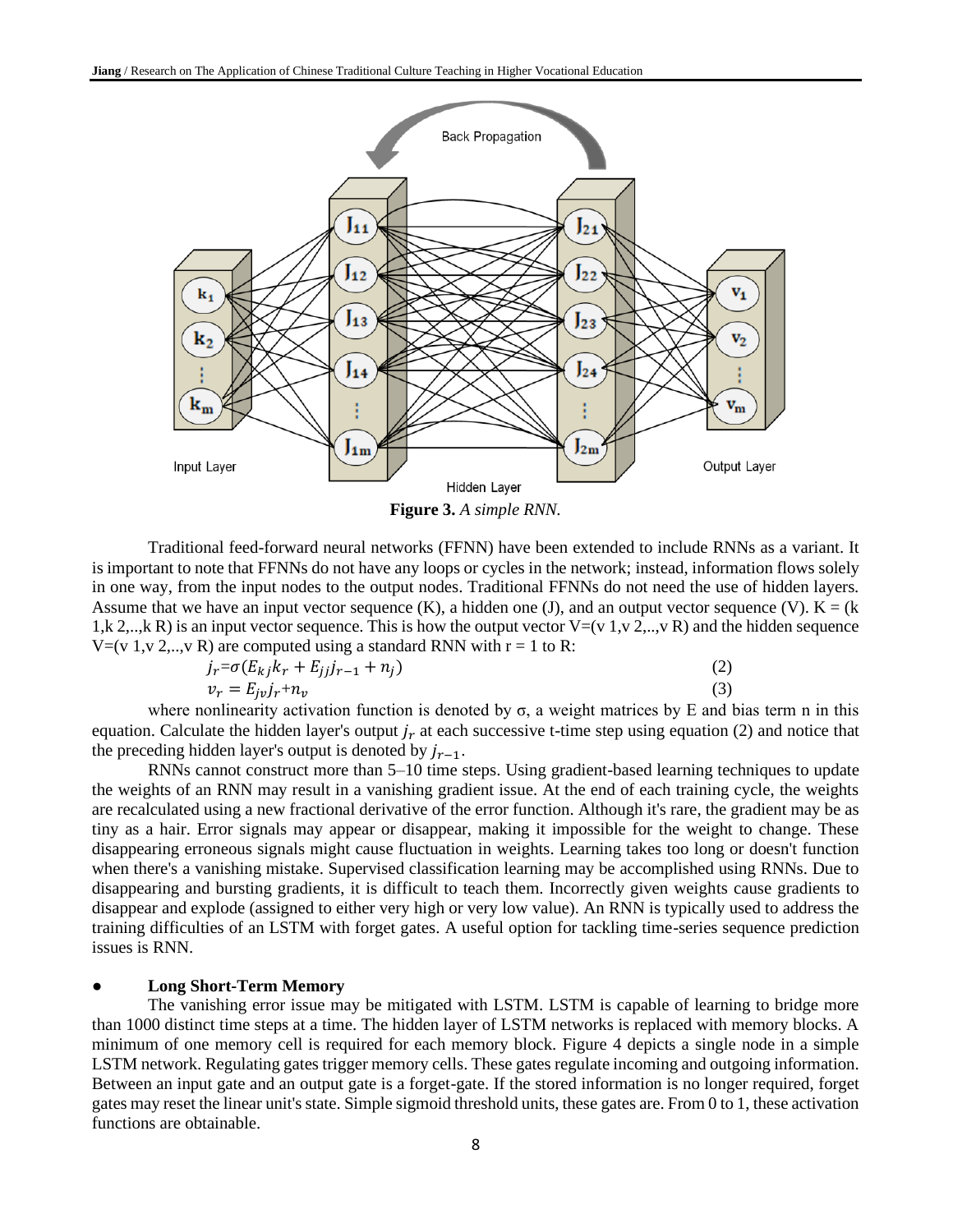

**Figure 4.** *One cell in a basic LSTM network*

Figure 4 depicts the output 
$$
v^{dh}(r)
$$
 of an LSTM memory cell.  
\n
$$
v^{dh}(r) = v^{out_h}(r)j(a_{d_h}(r))
$$
\n(4)

Output gate activation, gate internal state, and hidden layer output are all referred to as  $v^{out_h}$ ,  $a_{d_h}$  and j.

### ● **Hybridized LSTM-RNN method**

Using the Hybridized LSTM-RNN technique, the ability of the students to learn AI-based CTC education may be tested to see how successful the system is. The capacity of RNN's internal state to represent dynamic temporal features makes it an ideal DL (deep learning) structure for processing time-series data. To counter this tendency toward gradient fading, increasing the weight matrix by a factor larger than the reciprocal of the tanh (from 0 to 1) function will cause it to become more likely that the interval of data will get longer. LSTM may effectively ameliorate the phenomenon of gradient fading in normal RNN as an enlarged version of RNN. LSTM may employ long-time sequence data with a gate control method to determine if an input should be recalled or deleted. Memory blocks with three different types of gates replace RNN neurons in LSTM (input, forget, and output gates). These equations (5 to 10) may describe LSTM memory blocks' computed data.

| $f_p^m = \sigma(T^m X_p + K^m S_{p-1} + \xi^m)$ | (5)  |
|-------------------------------------------------|------|
| $f_n^r = \sigma(T^r X_p + K^r S_{p-1} + \xi^r)$ | (6)  |
| $m_p^c = \tanh(T^m X_p + K^m S_{p-1} + \xi^m)$  | (7)  |
| $c_p = e_p^m * c_{p-1} + f_p^r * m_p^c$         | (8)  |
| $f_p^o = \sigma(T^o X_p + K^o S_{p-1} + \xi^o)$ | (9)  |
| $c_p = f_p^o * \tanh \tanh \left(c_p\right)$    | (10) |

Here,  $f_p^m$ =forget gate at time p,  $f_p^r$ =input gate at p,  $f_p^o$ =output gate at p,  $m_p^c$ = input candidates stored at p,  $c_p$  = memory cells,  $s_p$  = hidden state at p,  $X_p$  = input vectors at P,  $\xi^M$  = bias vector of forgetting gate,  $\xi^r$  = bias vector of input gate,  $\xi^o$ =bias vector of output gate. Then  $T^m$ ,  $T^r$ ,  $T^m$ ,  $T^o$ ,  $K^m$ ,  $K^r$ ,  $K^m$ ,  $K^o$  are related weight matrices. The "Hadamard product" was indicated as  $*$  among two matrices. Furthermore,  $\sigma$  and  $tanh$  were termed as activation functions.

Students' ability data were classified using hybridized LSTM-RNN in this study. The Hybridized LSTM-RNN with LSTM hidden layer has been created for classification. The number of hidden and concealed units is determined by trial and error for all hidden levels. There are four main types of abnormalities and noisy areas that may be zed by the succeeding layers, including five neurons each. When training, holdout cross-validation was utilized instead of standard k folds because of the evident LSTM-DL overhead. LSTM-RNN training and verification datasets are split into two sets for this purpose.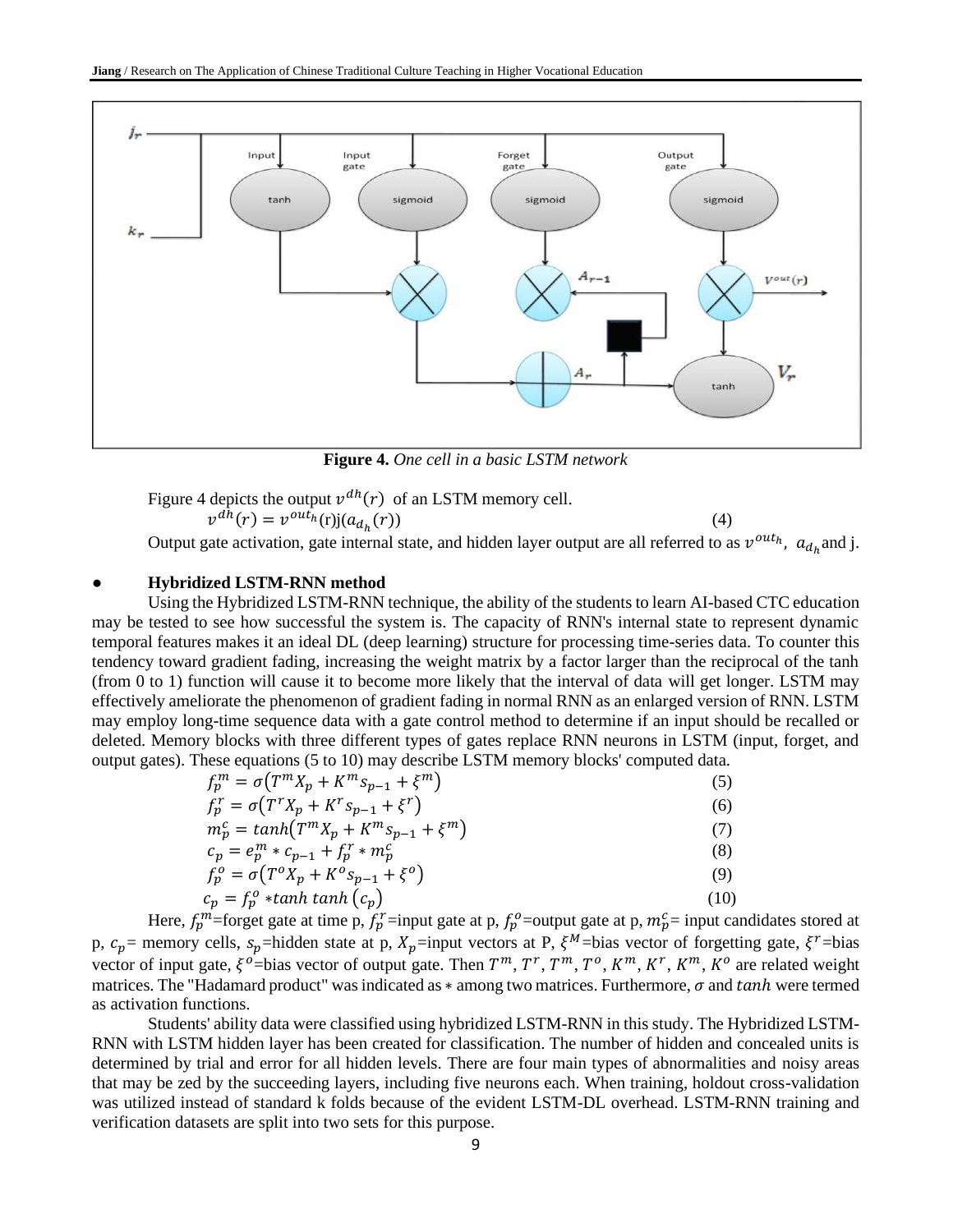Consequently, the accuracy rate is low, suggesting that it is not well-fitting the model. The challenge becomes more difficult as the number of hidden layers increases. Overfitting is used to describe a network with the best training accuracy but the worst verification performance. There are no issues with the LSTM working properly or keeping track of training time when it is set to 5. It is advised that 5 frames of input be given into the LSTM algorithm. Hybridized LSTM-RNN technique is exposed to a lengthy training process as a consequence. The amount of time spent on training has decreased, and it successfully evaluates the students' ability.

# **III. Results and Discussion**

Research on the application of CTC teaching in higher vocational education was the study's primary objective. This section will discuss the results of the students' abilities, which are tested using the Hybridized LSTM-RNN approach. Origin pro simulation tool is used to run the proposed approach. To prove the effectiveness of our proposed method, we compare our method with traditional methods such as CNN (Liu et al., 2021), Fuzzy logic (Mago et al., 2021), and LSTM (Chen, 2021). Figures 5 and 6 depict the students' critical thinking skills and performance ratio. The proposed methodology outperforms the existing methodology.



**Figure 6.** *Performance ratio*

Psychological skills or mental skills are tools for the mind. This includes skills like satisfaction, stress management, anxiety reduction, learning methods, and emotional stability. Improved psychological skills can enhance academic performance and the overall well-being of a student. Figure 7 depicts the psychological skills of a student learning AI-based CTC education.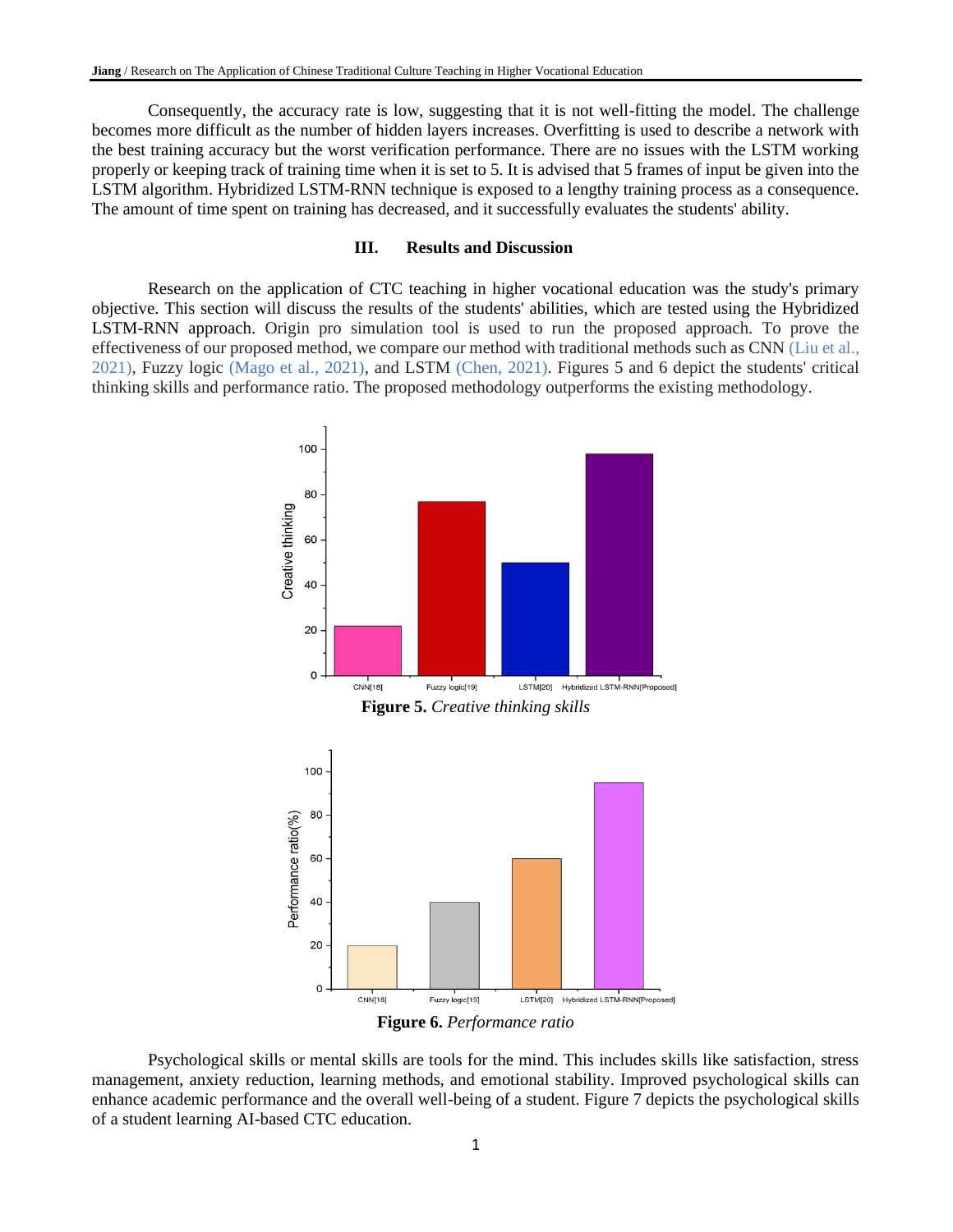

**Figure 7.** *Psychological skills*

Mental aptitude is characterized as the capacity for creativity, self-regulation, planning, abstract thought, comprehension of difficult concepts, and experiential learning. Figure 8 displays the mental aptitude and disposition of a student receiving AI-based CTC instruction.



**Figure 8.** *Attitude and mental ability dimensions*

## **IV. Discussion**

Figures 3 and 4 show that the proposed technique outperforms existing critical thinking methods and performance ratios because CNN is significantly slower due to operations such as a max pool. In contrast, the accuracy of the fuzzy logic system is compromised due to the system's reliance on inaccurate data and inputs. In LSTM, gradient exploding and vanishing problems are typical.

## **V. Conclusion**

As a result of the rapid growth of the country's social economy, China's higher vocational education has made considerable achievements in terms of both size and quantity. Active expansion in higher vocational education is not only an educational and intellectual issue but also a strategic concern for societal development and global competitiveness as a whole. The study and investigation of higher vocational education should extend beyond the confines of academic institutions. It must be examined and analyzed from a range of disciplines and perspectives, including "history and culture," "society," "economics," "science," and "administration and policy," to be properly comprehended. This study focuses on CTC instruction in higher education that AI supports. AI+ teaching CTC mode is more efficient and effective for teaching CTC practice, but it also alters educational notions, creates new teaching objectives, and transforms educational modes. Students' individuality is usually neglected in conventional education and instruction, and the curriculum is increasingly standardized. Using the proposed technique, it is simpler to determine pupils' shared interests and characteristics. A paradigm change has occurred in schooling. In today's technologically advanced society, the acquisition of basic literacy skills is the main objective.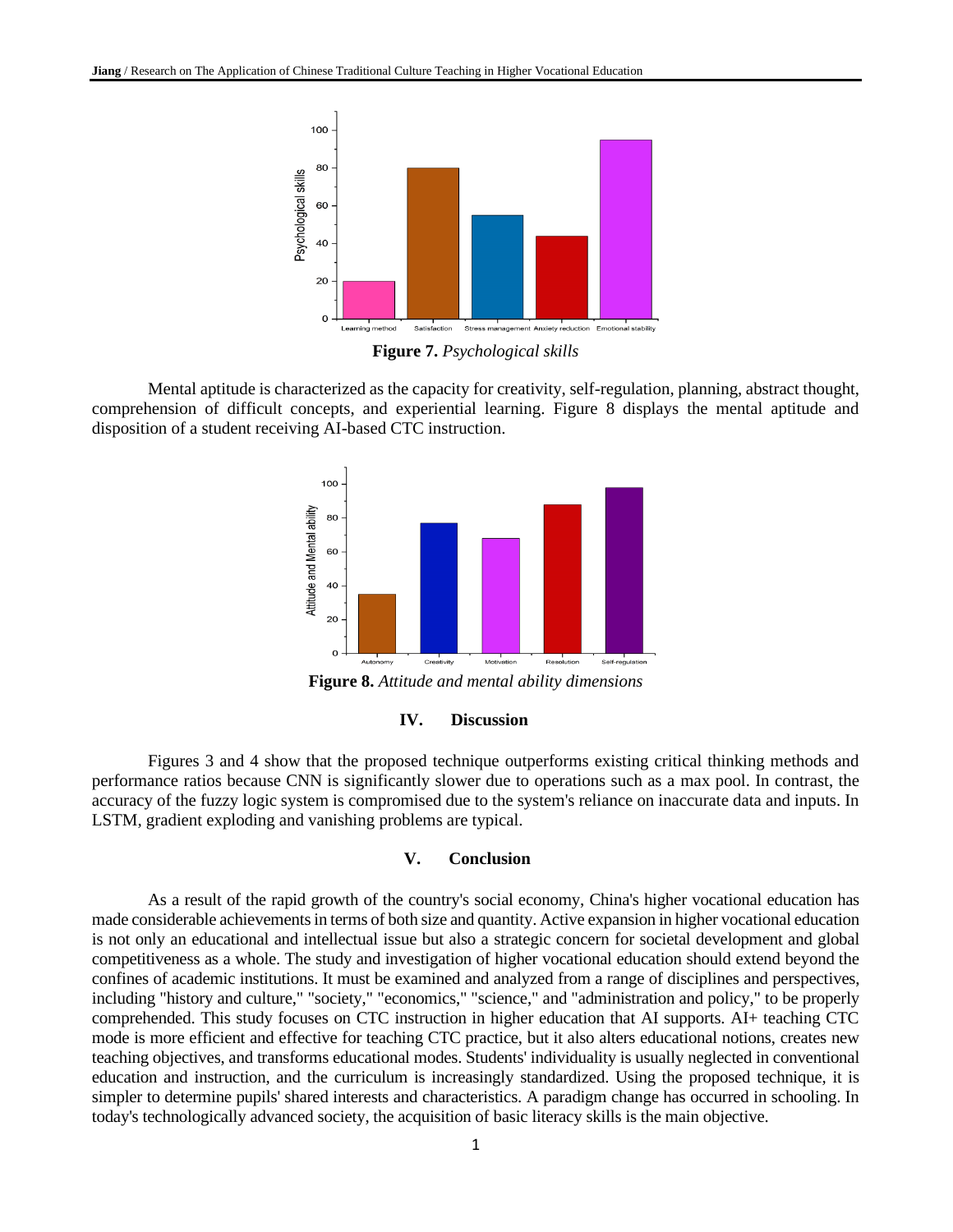## **Reference**

- Ahmed, B., & Ali, A. (2020). Usage of Traditional Chinese Medicine, Western Medicine and Integrated Chinese-Western Medicine for the Treatment of Allergic Rhinitis. *Official Journal of the Zhende Research Group, 1*(1), 1-9.<https://doi.org/10.52152/SPR.2020.100>
- ALai, C., Li, Z., & Gong, Y. (2016). Teacher agency and professional learning in cross-cultural teaching contexts: Accounts of Chinese teachers from international schools in Hong Kong. *Teaching and teacher education, 54*(1), 12-21.<https://doi.org/10.1016/j.tate.2015.11.007>
- Chen, S. (2021). Design of internet of things online oral English teaching platform based on long-term and shortterm memory network. *International Journal of Continuing Engineering Education and Life Long Learning, 31*(1), 104-118.<https://doi.org/10.1504/IJCEELL.2021.111839>
- de Oliveira Silva, J. H., de Sousa Mendes, G. H., Ganga, G. M. D., Mergulhão, R. C., & Lizarelli, F. L. (2020). Antecedents and consequents of student satisfaction in higher technical-vocational education: evidence from Brazil. *International Journal for Educational and Vocational Guidance, 20*(2), 351-373. <https://doi.org/10.1007/s10775-019-09407-1>
- Foresti, E. (2002). Anaerobic treatment of domestic sewage: established technologies and perspectives. *Water Science and Technology, 45*(10), 181-186.<https://doi.org/10.2166/wst.2002.0324>
- Garg, H. (2020). Digital twin technology: revolutionary to improve personalized healthcare. *Science Progress and Research (SPR), 1*(1), 47-51[. https://doi.org/10.52152/SPR.2020.01.104](https://doi.org/10.52152/SPR.2020.01.104)
- Girasa, R. (2020). International Initiatives in AI. In *Artificial Intelligence as a Disruptive Technology* (pp. 255- 298). Springer. [https://doi.org/10.1007/978-3-030-35975-1\\_8](https://doi.org/10.1007/978-3-030-35975-1_8)
- Guttman, D., Young, O., Jing, Y., Bramble, B., Bu, M., Chen, C., . . . Logan, K. (2018). Environmental governance in China: Interactions between the state and "nonstate actors". *Journal of Environmental Management, 220*(1), 126-135.<https://doi.org/10.1016/j.jenvman.2018.04.104>
- Hidalgo-Peñate, A., Nieves, J., & Padrón-Robaina, V. (2020). The influence of employees' knowledge, organisational commitment, and culture on the innovativeness of vocational educational. *Knowledge Management Research & Practice, 12*(2), 1-12.<https://doi.org/10.1080/14778238.2020.1774431>
- Hidayat, H., Ardi, Z., Yuliana, & Herawati, S. (2019). Exploration of the need analysis for technopreneurship scientific learning models in higher vocational education. *International Journal of Economics and Business Research, 18*(3), 356-368.<https://doi.org/10.1504/IJEBR.2019.10023696>
- Jambulingam, T., & Saxton, T. (2021). Strategic Alliance and Acquisition Performance: Impact of Interfirm Synergies and Motives in the Bio-Pharmaceutical Industry. *Journal of Commercial Biotechnology, 26*(4), 141-150.<https://doi.org/10.5912/jcb1007>
- Khairullina, E. R., Valeyev, A. S., Valeyeva, G. K., Valeyeva, N. S., Leifa, A. V., Burdukovskaya, E. A., & Shaidullina, A. R. (2015). Features of the programs applied bachelor degree in secondary and higher vocational education. *Asian Social Science, 11*(4), 213.<https://doi.org/10.5539/ass.v11n4p213>
- Khaled, A., Gulikers, J., Biemans, H., van der Wel, M., & Mulder, M. (2014). Characteristics of hands-on simulations with added value for innovative secondary and higher vocational education. *Journal of Vocational Education & Training, 66*(4), 462-490.<https://doi.org/10.1080/13636820.2014.917696>
- Ling, Y., Chung, S. J., & Wang, L. (2021). Research on the reform of management system of higher vocational education in China based on personality standard. *Current Psychology, 32*(3), 1-13. <https://doi.org/10.1007/s12144-021-01480-6>
- Liu, X., Li, G., Xu, L., & Wu, Y. (2021). Predictive Analysis of Class Attention Based on CNN Model. *Journal of Physics: Conference Series, 1852*, 022008.<https://doi.org/10.1088/1742-6596/1852/2/022008>
- Lv, Y., Wu, M., & Shouse, R. C. (2022). Impact of organizational culture, occupational commitment and industry-academy cooperation on vocational education in China: Cross-sectional Hierarchical Linear Modeling analysis. *PloS one, 17*(2), e0264345.<https://doi.org/10.1371/journal.pone.0264345>
- Mago, N., Mago, J., Mago, S., & Dang, R. K. (2021). Analyzing the Impact on Online Teaching Learning Process on Education System During New Corona Regime Using Fuzzy Logic Techniques. In *Predictive and Preventive Measures for Covid-19 Pandemic* (Vol. 33, pp. 69-85). Springer[. https://doi.org/10.1007/978-](https://doi.org/10.1007/978-981-33-4236-1_5) [981-33-4236-1\\_5](https://doi.org/10.1007/978-981-33-4236-1_5)